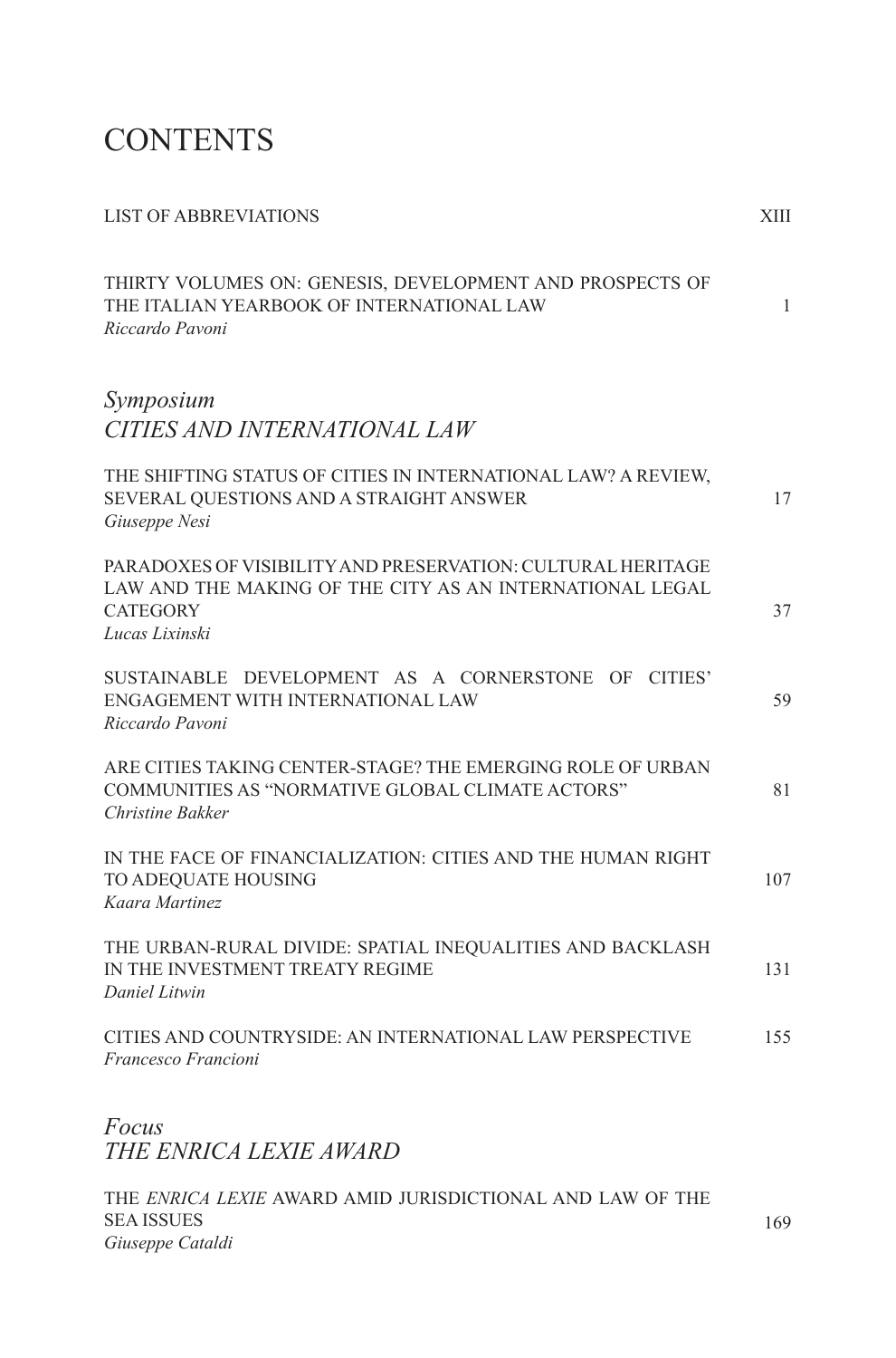| A SATISFACTORY ANSWER? THE ENRICA LEXIE AWARD AND THE<br>JURISDICTION OVER INCIDENTAL QUESTIONS<br>Loris Marotti                                                                             | 191 |
|----------------------------------------------------------------------------------------------------------------------------------------------------------------------------------------------|-----|
| THE ARBITRAL AWARD IN THE ENRICA LEXIE CASE AND ITS<br>QUESTIONABLE RECOGNITION OF FUNCTIONAL IMMUNITY TO THE<br><b>ITALIAN MARINES UNDER CUSTOMARY INTERNATIONAL LAW</b><br>Raffaella Nigro | 209 |
| FUNCTIONAL IMMUNITY OF THE MARINES ON THE ENRICA LEXIE: A<br>REPLY TO RAFFAELLA NIGRO<br>Natalino Ronzitti                                                                                   | 227 |
| <b>ARTICLES</b>                                                                                                                                                                              |     |
| ELECTING JUDGES AND PROSECUTORS OF THE INTERNATIONAL<br>CRIMINAL COURT: A REAPPRAISAL OF THE PRACTICE THROUGH THE<br>LENSES OF TRANSPARENCY AND LEGITIMACY<br>Luca Poltronieri Rossetti      | 239 |
| LIMITS TO MEASURES OF CONFISCATION OF PROPERTY LINKED TO<br>SERIOUS CRIMINAL OFFENCES IN THE CASE LAW OF THE EUROPEAN<br><b>COURT OF HUMAN RIGHTS</b><br>Roberto Virzo                       | 265 |
| THE AGREEMENT BETWEEN<br>GREECE AND ITALY ON<br><b>THE</b><br><b>DELIMITATION</b><br><b>THEIR</b><br>RESPECTIVE MARITIME<br>ZONES:<br>OF<br>AN ITALIAN PERSPECTIVE<br>Marina Mancini         | 283 |
| PRACTICE OF INTERNATIONAL COURTS AND TRIBUNALS                                                                                                                                               |     |
| THE JUDICIAL ACTIVITY OF THE INTERNATIONAL COURT OF JUSTICE<br><b>IN 2020</b><br>Serena Forlati                                                                                              | 297 |
| THE INTERNATIONAL TRIBUNAL FOR THE LAW OF THE SEA AND<br>OTHER LAW OF THE SEA JURISDICTIONS (2020)<br>Tullio Treves                                                                          | 321 |
| INTERNATIONAL CRIMINAL JUSTICE (2020)<br>Raffaella Nigro                                                                                                                                     | 357 |
| THE WTO DISPUTE SETTLEMENT SYSTEM IN 2020: FACING THE<br>APPELLATE BODY PARALYSIS<br>edited by Giorgio Sacerdoti                                                                             | 381 |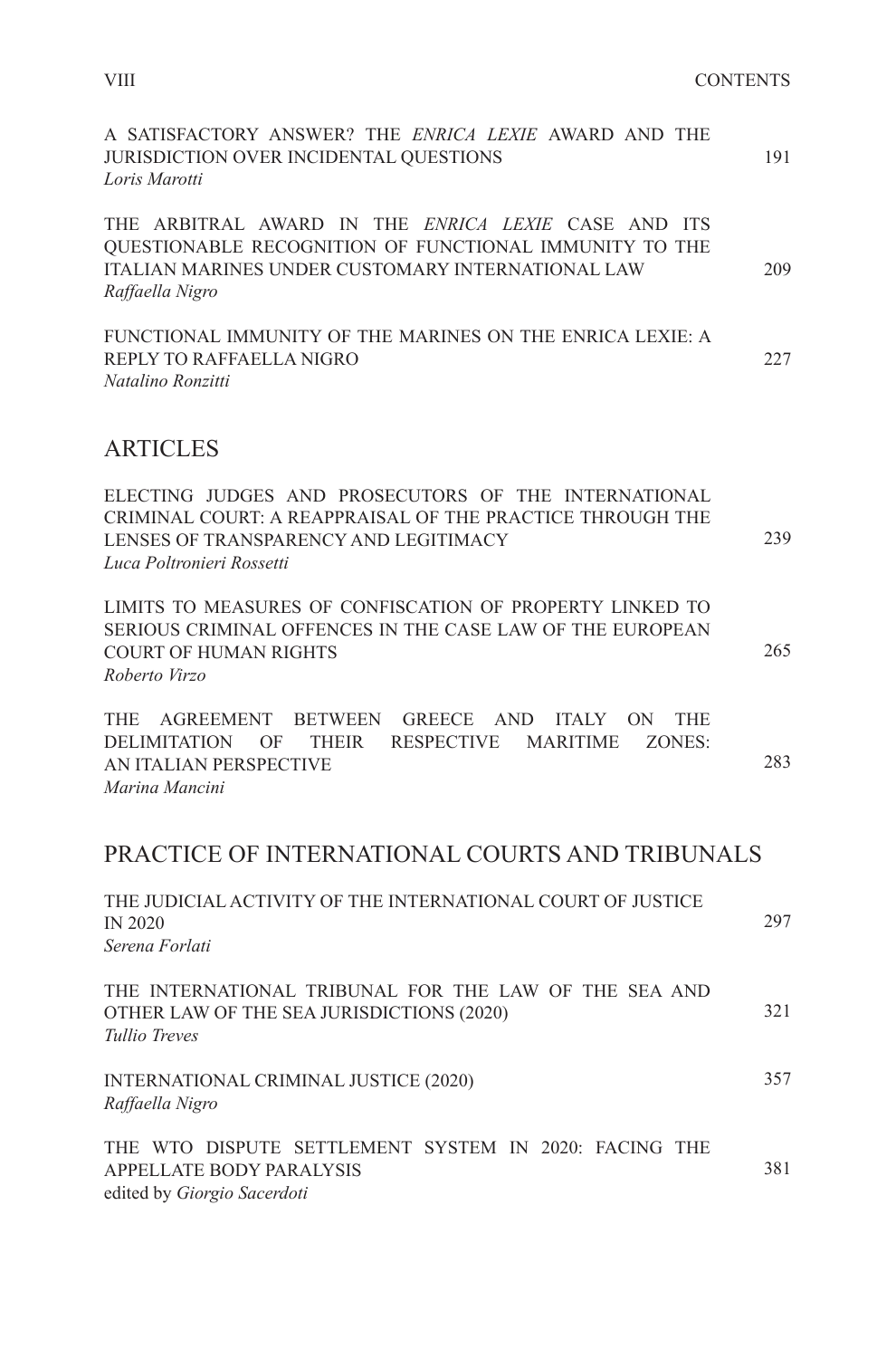| THE DEVELOPMENT OF INTERNATIONAL INVESTMENT LAW THROUGH |
|---------------------------------------------------------|
| 2020 ARBITRAL AND DOMESTIC CASE LAW                     |
| Giovanni Zarra                                          |

## ITALIAN PRACTICE RELATING TO INTERNATIONAL LAW

*Classifi cation Scheme*

JUDICIAL DECISIONS (edited by *Daniele Amoroso* and *Andrea Caligiuri*)

## VII. LAW OF THE SEA

DUTY TO RESCUE AND ENTRY INTO PORT: THE *CAROLA RACKETE* DECISION (note by *Irini Papanicolopulu*)

*Duty to rescue – Law of the Sea – Ports – Jurisdiction – Personal freedom – Non-refoulement – Article 19(2)(g) of the United Nations Convention on the Law of the Sea (UNCLOS) – International Convention for the Safety of Life at Sea (SOLAS) – International Convention on Search and Rescue (SAR) Corte di Cassazione (Sez. III Penale)*, 20 February 2020, No. 6626 *Criminal proceedings against Carola Rackete*

## VIII. ENVIRONMENT

A POSSIBLE BASIS FOR GRANTING HUMANITARIAN PROTECTION TO "ENVIRONMENTAL MIGRANTS" IN ITALY? (note by *Andrea Caligiuri*)

*Environmental migrants – Residence Permit for Calamity – Right to health – Subsidiary protection – Right to life – Inhuman and degrading treatment – Non-refoulement principle Corte di Cassazione (Sez. III Civile)*, 15 July 2020, No. 25143 *M.S. v. the Ministry of Home Affairs*

458

453

## XI. TREATMENT OF ALIENS AND NATIONALITY

*FONDO PER L'AFRICA*: RIGHT OF ACCESS TO DOCUMENTATION AND LEGITIMACY OF THE ALLOCATION OF RESOURCES BEFORE THE ITALIAN *CONSIGLIO DI STATO* (note by *Giacomo Bruno* and *Costanza Cernusco*)

*Migration – Fondo per l'Africa – Partnership Agreement between Italy and the IOM – Italian Freedom of Information Act – Protection of international relations – Immunities of international organizations – Decree No. 4110/47 – Articles 10(3) and 117(1) of the Italian Constitution – Articles 2 and 3 of the European Convention on Human Rights – Article 4 of Protocol No. 4 to the European Convention on Human Rights Consiglio di Stato (Sez. IV)*, 13 May 2020, No. 3012

423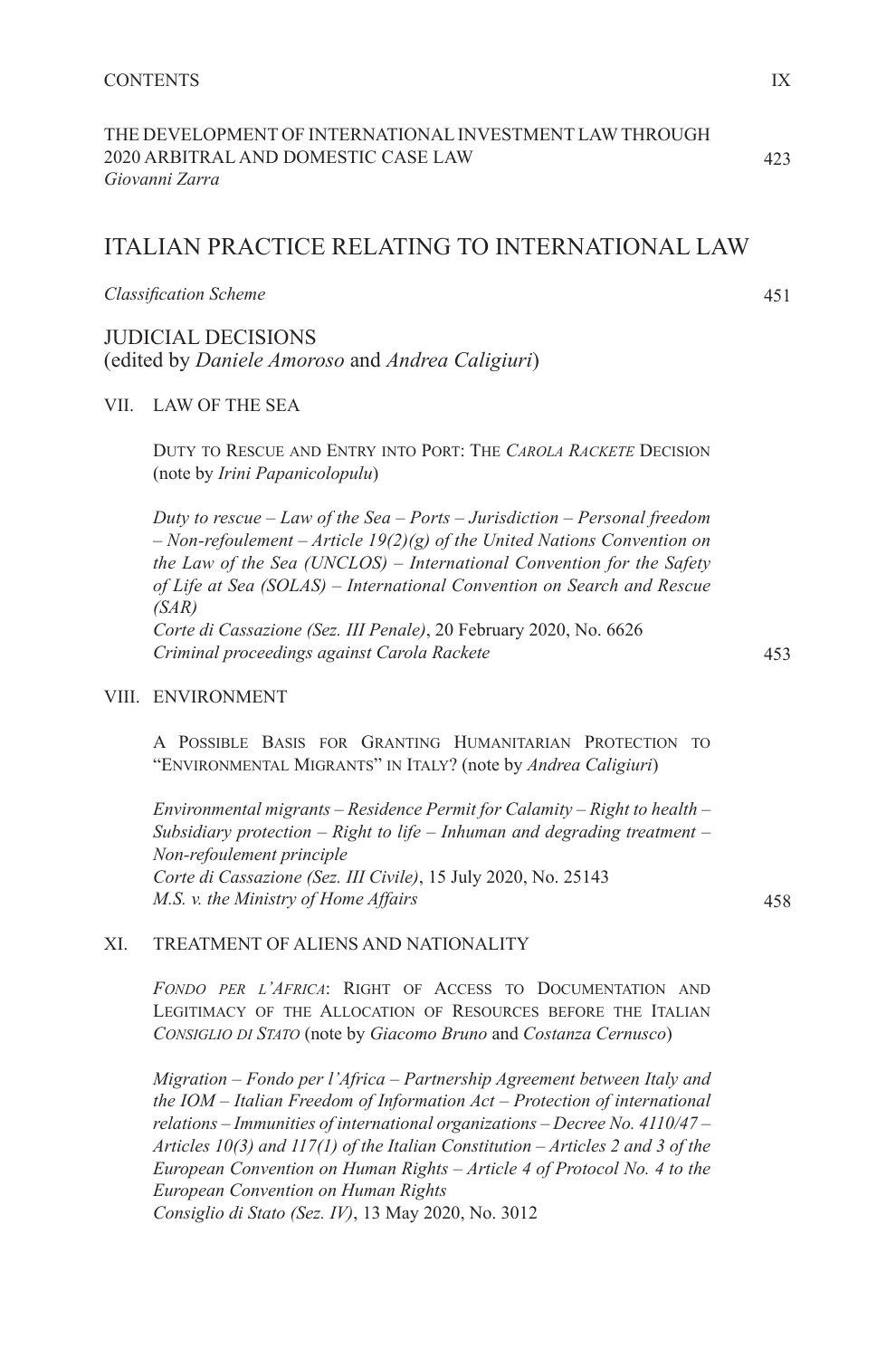*Lucia Gennari v. Ministero degli affari esteri e della cooperazione internazionale and International Organization for Migration Consiglio di Stato (Sez. IV)*, 15 July 2020, No. 4569 *Associazione per gli Studi Giuridici sull'Immigrazione et al. v. Ministero degli Affari Esteri e della Cooperazione Internazionale and others*

ALLEGED WAR CRIMINALS SEEKING ASYLUM: HOW SERIOUS DO THE REASONS FOR EXCLUSION FROM INTERNATIONAL PROTECTION NEED TO BE? (note by *Mariangela La Manna*)

*War crimes – Refugee status – Subsidiary protection – Exclusion – United Nations Convention Relating to the Status of Refugees and its 1967 Protocol – Humanitarian protection Corte di Cassazione (Sez. I Civile)*, 19 November 2020, No. 26376 (Order) *Jeff Nathanael Gouet v. Ministro dell'Interno*

#### 468

463

#### XII. HUMAN RIGHTS

THE DUTY TO PUNISH RACIAL HATE V. FREEDOM OF EXPRESSION: LOOKING FOR A FAIR BALANCE IN THE DOMESTIC IMPLEMENTATION OF CERD OBLIGATIONS (note by *Lorenzo Acconciamessa*)

*Relationship between the Italian legal order and the CERD – Domestic implementation of human rights treaties – Hate speech – Racial discrimination – Freedom of expression – Balancing of rights Corte di Cassazione (Sez. I Penale)*, 13 December 2019, No. 1602 *Criminal proceedings against Rosa Osvaldo and Rosa Mirko*

#### XVII. RELATIONSHIP BETWEEN MUNICIPAL AND INTERNATIONAL LAW

AN ONLY CHILD WITHOUT "YOUNGER BROTHERS": *CONTRADA V. ITALY (NO. 3)* AND THE NEVER-ENDING SAGA OF THE RELATIONSHIP BETWEEN ITALIAN COURTS AND THE ECTHR (note by *Diego Mauri*)

*Relationship between the Italian legal order and the ECtHR – Erga alios effects of ECtHR Rulings – Dialogue between courts – Effective remedy – Foreseeability of criminal conviction Corte di Cassazione (Sezioni Unite Penali)*, 3 March 2020, No. 8544 *Criminal proceedings against Stefano Genco*

IMPLEMENTING INTERNATIONAL TREATIES INTO THE ITALIAN LEGAL ORDER: DIVERGING VIEWS ON THE IDENTIFICATION OF SELF-EXECUTING PROVISIONS (note by *Niccolò Zugliani*)

*Relationship between international and domestic law – Dualism – Order of execution – Implementation of international treaty provisions – United Nations Convention against Corruption – International cooperation – United Nations Convention against Transnational Organized Crime – Adjudicative jurisdiction of States*

473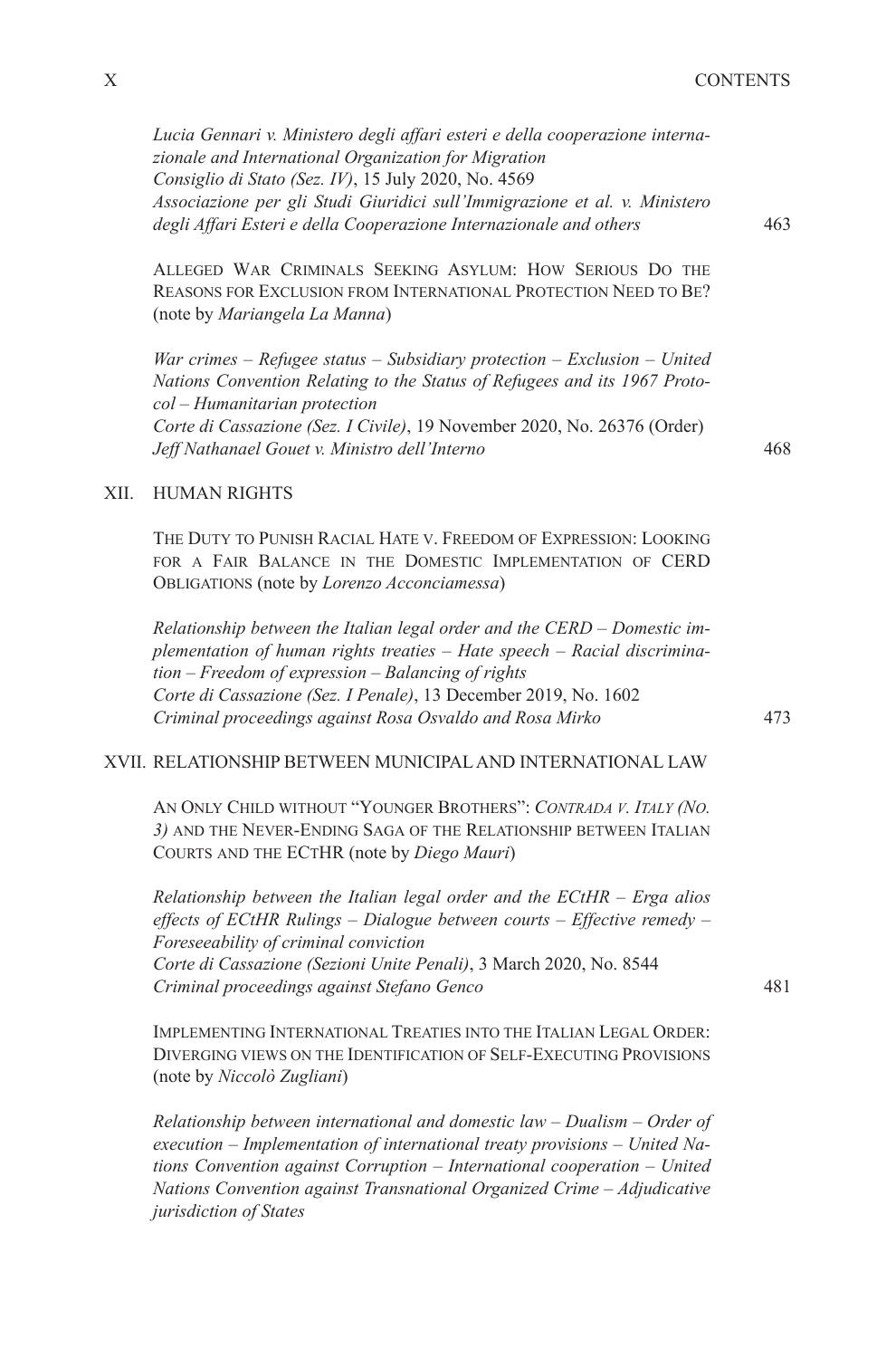*Consiglio di Stato (Sez. IV)*, 7 May 2020, No. 2868 *Anonymous v. Ministero della Giustizia Corte di Cassazione (Sez. I Penale)*, 1 July 2020, No. 19762 *Criminal proceedings against Tartoussi Youssef*

ITALIAN JURISPRUDENCE ON THE BOUNDARIES OF STATE IMMUNITY FROM JURISDICTION AND EXECUTION: WAITING FOR THE NEXT EPISODE (note by *Alessandro Chechi*)

*State immunity from civil jurisdiction – State immunity from measures of constraints – Judgment No. 238 of 2014 of the Italian Constitutional Court – Relationship between international and domestic law – ICJ judgment in Jurisdictional Immunities of the State (Germany v. Italy: Greece intervening) Corte di Cassazione (Sezioni Unite Civili)*, 28 September 2020, No. 20442 *Toldo v. Germany*

## DIPLOMATIC AND PARLIAMENTARY PRACTICE (edited by *Pietro Gargiulo*, *Marco Pertile* and *Paolo Turrini*)

### VI. TERRITORY

|      | THE DISPUTE WITH FRANCE OVER THE TERRITORIAL BOUNDARY IN THE<br>MONT BLANC AREA (note by <i>Paolo Turrini</i> )                                                     | 497 |
|------|---------------------------------------------------------------------------------------------------------------------------------------------------------------------|-----|
|      | THE PROPOSED ISRAELI ANNEXATION OF PARTS OF THE WEST BANK (note<br>by Jean Paul Moinet)                                                                             | 502 |
| VII. | LAW OF THE SEA                                                                                                                                                      |     |
|      | MARITIME DELIMITATION IN THE CENTRAL MEDITERRANEAN SEA AND<br>ALGERIA'S PROCLAMATION OF AN EXCLUSIVE ECONOMIC ZONE (note by<br>Enrico Broggini)                     | 506 |
|      | THE LIBYAN FISHERIES PROTECTION ZONE AND THE POWERS OF<br>ENFORCEMENT OF A LOCAL DE FACTO GOVERNMENT DURING THE LIBYAN<br>CIVIL WAR (note by <i>Marco Pertile</i> ) | 510 |
| XI.  | TREATMENT OF ALIENS AND NATIONALITY                                                                                                                                 |     |
|      | THE CLASSIFICATION OF ITALY'S PORTS AS PLACES UNSAFE FOR MIGRANTS<br>RESCUED BY FOREIGN VESSELS OUTSIDE THE COUNTRY'S SAR AREA (note<br>by <i>Paolo Turrini</i> )   | 516 |
| XII. | <b>HUMAN RIGHTS</b>                                                                                                                                                 |     |
|      | THE ARREST AND CONTINUOUS DETENTION OF EGYPTIAN RESEARCHER<br>PATRICK ZAKI (note by <i>Piergiuseppe Parisi</i> )                                                    | 522 |

488